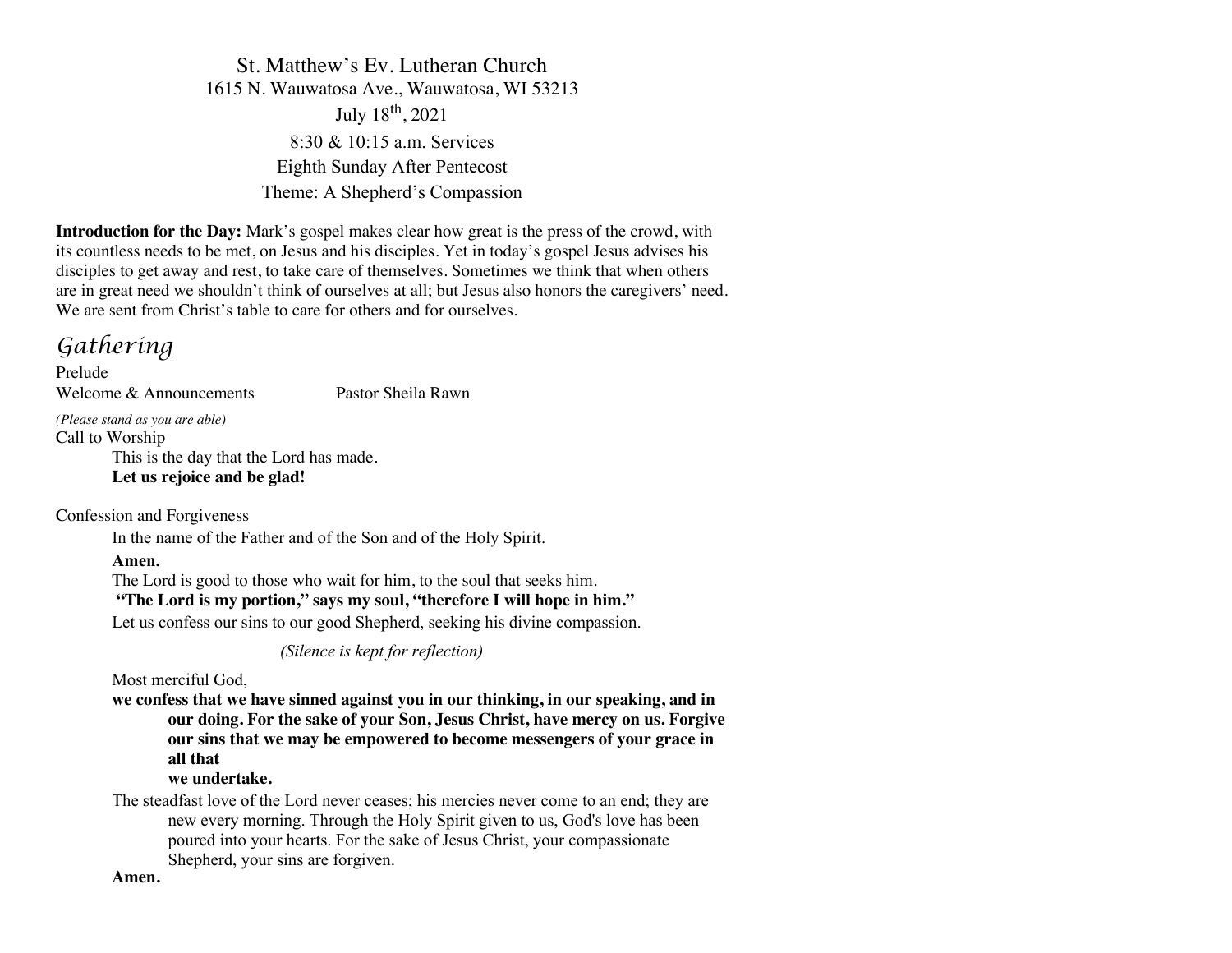#### Gathering Song **#722 O Christ, Your Heart, Compassionate**

[Stanzas 1-2]

*1. O Christ, your heart, compassionate, bore ev'ry human pain. Its beating was the pulse of God; its breadth, God's vast domain.*

*The heart of God, the heart of Christ combined in perfect rhyme to write God's love in human deeds, eternity in time.*

*2. As once you welcomed those cast down and healed the sick, the blind, so may all bruised and broken lives through us your help still find.* 

*Lord, join our hearts with those who weep that none may weep alone, and help us bear another's pain as though it were our own.* 

Text: Herman G. Stuempfle Jr., b. 1923. Text © 2000 GIA Publications, Inc., 7404 S. Mason Ave., Chicago, IL 60638. Podcast/Streamed/Reprinted with permission under One License A-703603. All rights reserved. Music: German melody, 18th Century, M. v. Werkmeister, Gesangbuch der Herzogl 1784. Tune: Ellacombe, CMD.

#### Apostolic Greeting

The grace of our Lord Jesus Christ, the love of God and the communion of the Holy Spirit be with you all. **And also with you.**

#### Prayer of the Day

Let us pray. O God, powerful and compassionate, you shepherd your people, faithfully feeding and protecting us. Heal each of us, and make us a whole people, that we may embody the justice and peace of your Son, Jesus Christ, our Savior and Lord. **Amen.**

# *Word*

*(Please be seated)*

#### First Reading Jeremiah 23:1-6

*Jeremiah prophesied before the exile in 587 BCE. In this passage, he uses the metaphor of a shepherd to describe the bad kings who have scattered the "flock" of Israel. God promises to gather the flock and to raise up a new king from David's line to save Israel and Judah.*

A reading from Jeremiah, Chapter 23.

Woe to the shepherds who destroy and scatter the sheep of my pasture! says the LORD. Therefore thus says the LORD, the God of Israel, concerning the shepherds who shepherd my people: It is you who have scattered my flock, and have driven them away, and you have not attended to them. So I will attend to you for your evil doings, says the LORD.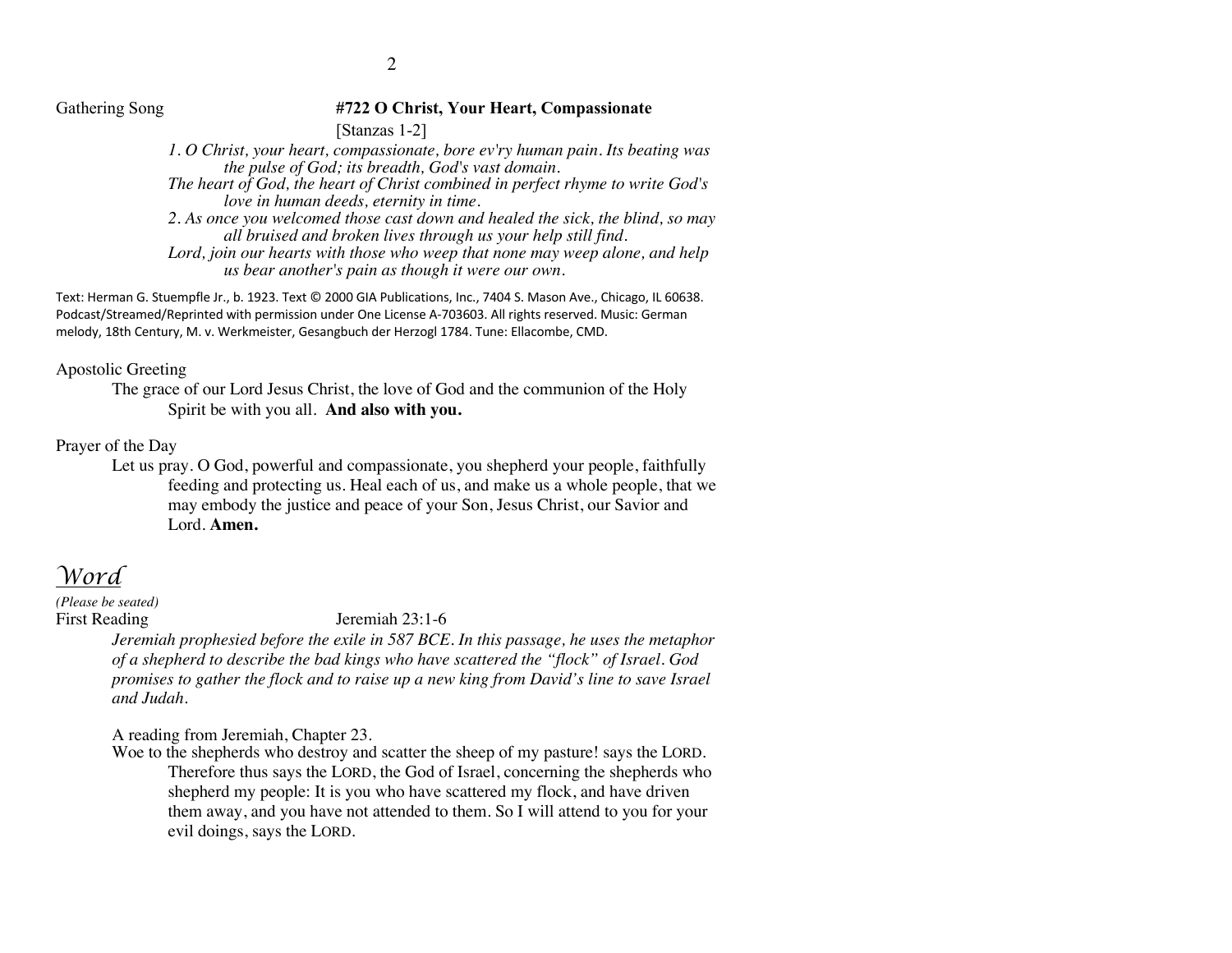- Then I myself will gather the remnant of my flock out of all the lands where I have driven them, and I will bring them back to their fold, and they shall be fruitful and multiply. I will raise up shepherds over them who will shepherd them, and they shall not fear any longer, or be dismayed, nor shall any be missing, says the LORD.
- The days are surely coming, says the LORD, when I will raise up for David a righteous Branch, and he shall reign as king and deal wisely, and shall execute justice and righteousness in the land. In his days Judah will be saved and Israel will live in safety. And this is the name by which he will be called: "The LORD is our righteousness."

Word of God, word of life. **Thanks be to God.**

Psalm Psalm 23 *The LORD is my shepherd; I shall not be in want. (Ps. 23:1)*

Let us read responsively from Psalm 23.

The LORD is my shepherd; I shall not be in want.

**The LORD makes me lie down in green pastures and leads me beside still waters.**  You restore my soul, O LORD, and guide me along right pathways for your name's sake. **Though I walk through the valley of the shadow of death, I shall fear no evil; for** 

# **you are with me; your rod and your staff, they comfort me.**

You prepare a table before me in the presence of my enemies; you anoint my head with oil, and my cup is running over.

**Surely goodness and mercy shall follow me all the days of my life, and I will dwell in the house of the LORD forever.**

Word of God, word of life. **Thanks be to God.**

#### Second Reading Ephesians 2:11-22

*The author of this letter reminds his audience that originally they were not part of God's chosen people. Through Jesus' death, however, they are included in God's household of faith, whose cornerstone is Jesus Christ.*

A reading from Ephesians, Chapter 2.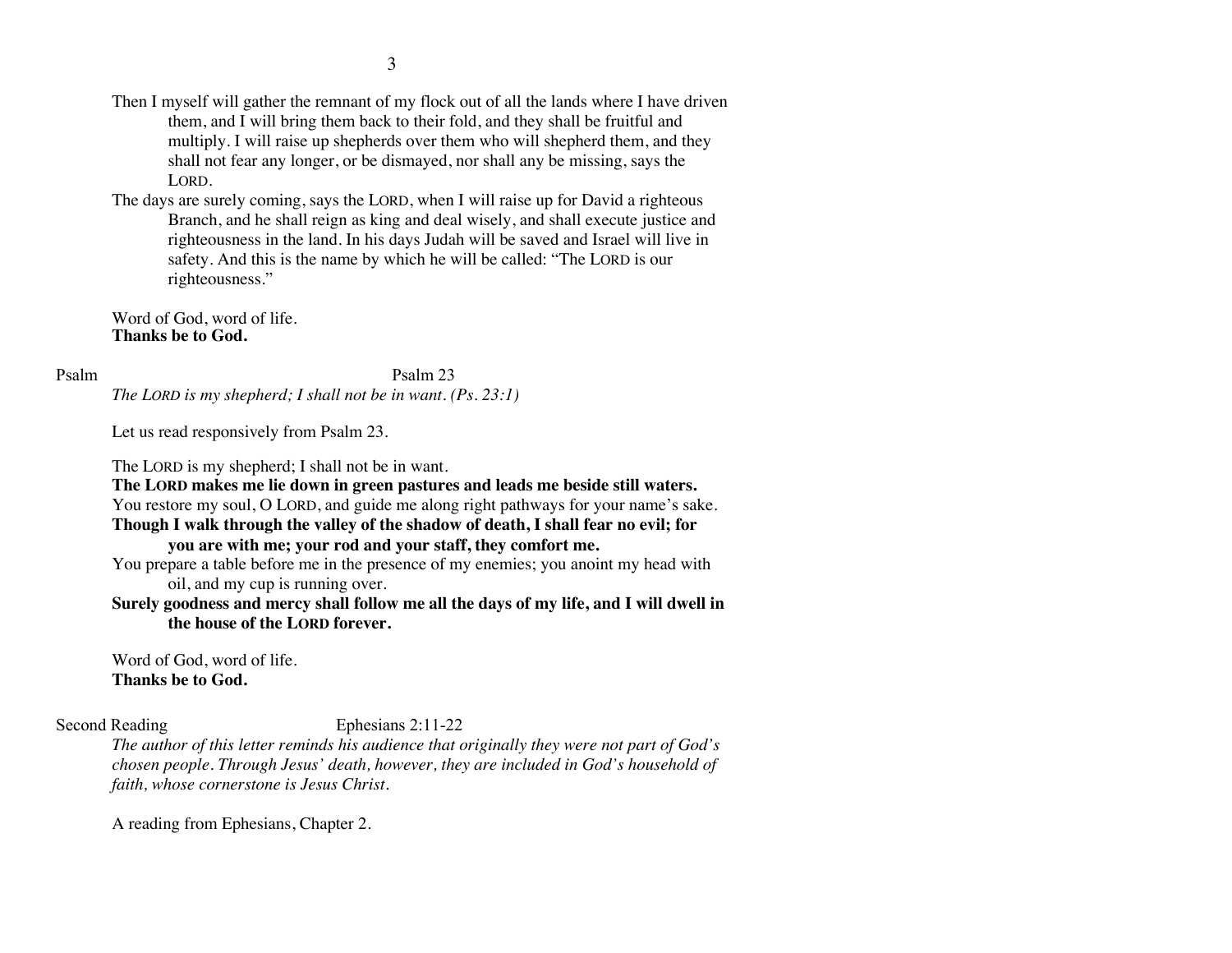- But now in Christ Jesus you who once were far off have been brought near by the blood of Christ. For he is our peace; in his flesh he has made both groups into one and has broken down the dividing wall, that is, the hostility between us. He has abolished the law with its commandments and ordinances, that he might create in himself one new humanity in place of the two, thus making peace, and might reconcile both groups to God in one body through the cross, thus putting to death that hostility through it.
- So, he came and proclaimed peace to you who were far off and peace to those who were near; for through him both of us have access in one Spirit to the Father. So then you are no longer strangers and aliens, but you are citizens with the saints and also members of the household of God, built upon the foundation of the apostles and prophets, with Christ Jesus himself as the cornerstone. In him the whole structure is joined together and grows into a holy temple in the Lord; in whom you also are built together spiritually into a dwelling place for God.

Word of God, word of life. **Thanks be to God.**

*(Please stand as you are able)*

# Gospel Acclamation **#512 Lord, Let My Heart Be Good Soil**

*Lord, let my heart be good soil, open to the seed of your word. Lord, let my heart be good soil, where love can grow, and peace is understood. When my heart is hard, break the stone away. When my heart is cold, warm it with the day. When my heart is lost, lead me on your way. Lord, let me heart, Lord, let my heart, Lord, let my heart be good soil.*

Text and Music: Handt Hanson, b. 1950. Tune: Good Soil, Irrg. Copyright © 1985 Prince of Peace Publ./Changing Church, Inc., Onelicense.net A-703603. Used by permission. All rights reserved.

Gospel Mark 6:30-34, 53-56

*When Jesus sends his disciples out to teach and heal, they minister among large numbers of people. Their work is motivated by Christ's desire to be among those in need.*

The holy gospel according to Mark, the  $6<sup>th</sup>$  chapter. **Glory to You O Lord.**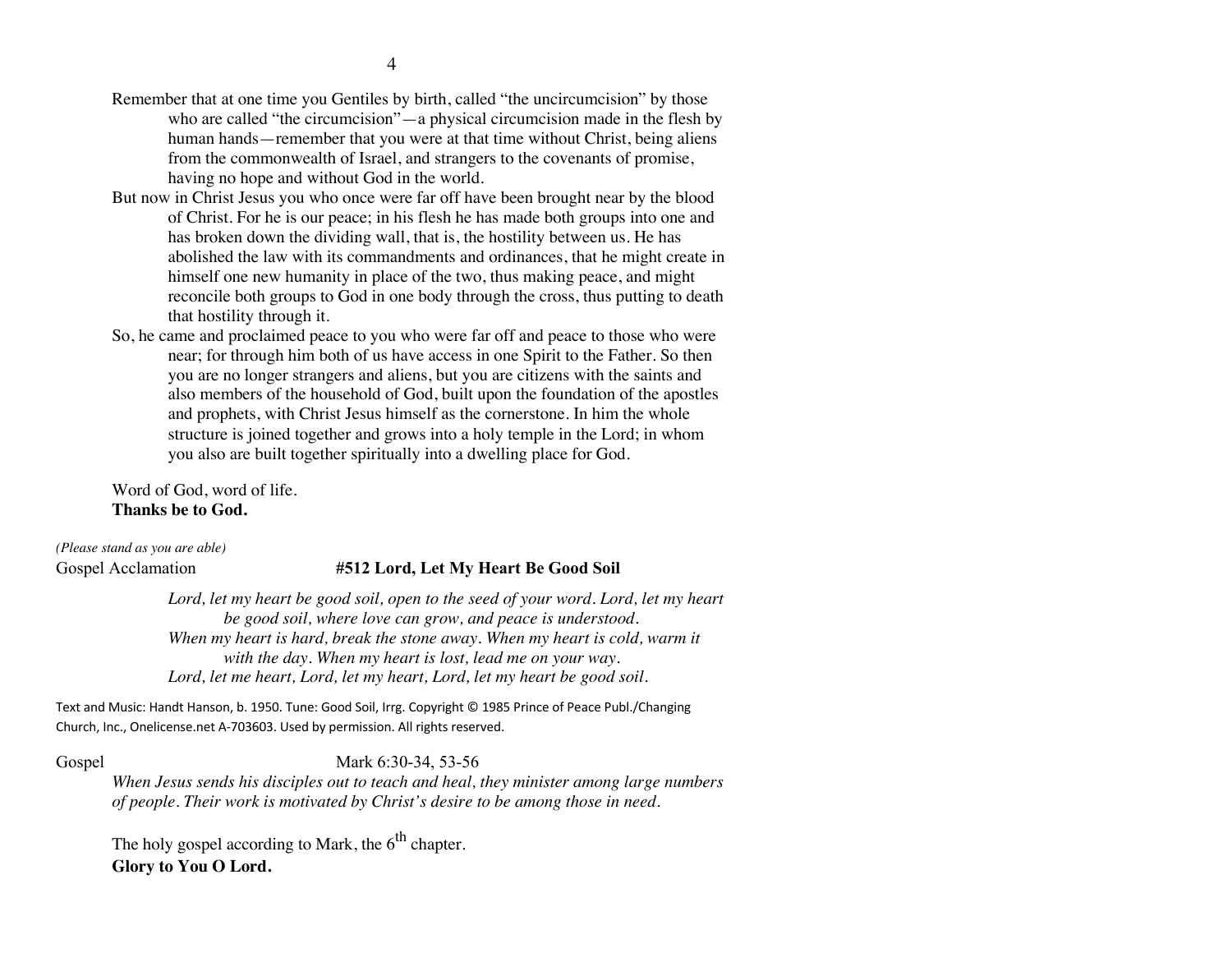- The apostles gathered around Jesus, and told him all that they had done and taught. He said to them, "Come away to a deserted place all by yourselves and rest a while." For many were coming and going, and they had no leisure even to eat. And they went away in the boat to a deserted place by themselves.
- Now many saw them going and recognized them, and they hurried there on foot from all the towns and arrived ahead of them. As he went ashore, he saw a great crowd; and he had compassion for them, because they were like sheep without a shepherd; and he began to teach them many things.
- When they had crossed over, they came to land at Gennesaret and moored the boat. When they got out of the boat, people at once recognized him, and rushed about that whole region and began to bring the sick on mats to wherever they heard he was. And wherever he went, into villages or cities or farms, they laid the sick in the marketplaces, and begged him that they might touch even the fringe of his cloak; and all who touched it were healed.

The Gospel of the Lord for you this day. **Praise to You, O Christ.**

*(Please be seated)* Sermon Pastor Sheila Rawn *(Please stand as you are able)*

Hymn of the Day **#611 I Heard the Voice of Jesus Say** [Stanzas 1 & 3]

*(Prayer Cards will be collected during the hymn of the day)*

- *1. I heard the voice of Jesus say, "Come unto me and rest; lay down, O weary one, lay down your head upon my breast." I came to Jesus as I was, so weary, worn, and sad; I found in him a resting-place, and he has made me glad.*
- *3. I heard the voice of Jesus say, "I am this dark world's light; look unto me, your morn shall rise, and all your day be bright." I looked to Jesus, and I found in him my star, my sun; and in that light of life I'll walk till trav'ling days are done.*

Text: Horatius Bonar, 1808-1889. Music: English folk tune. Tune: Kingsfold, CMD.

**10:15 Service Only** Service of Holy Baptism for Jack Luebben Presentation page 227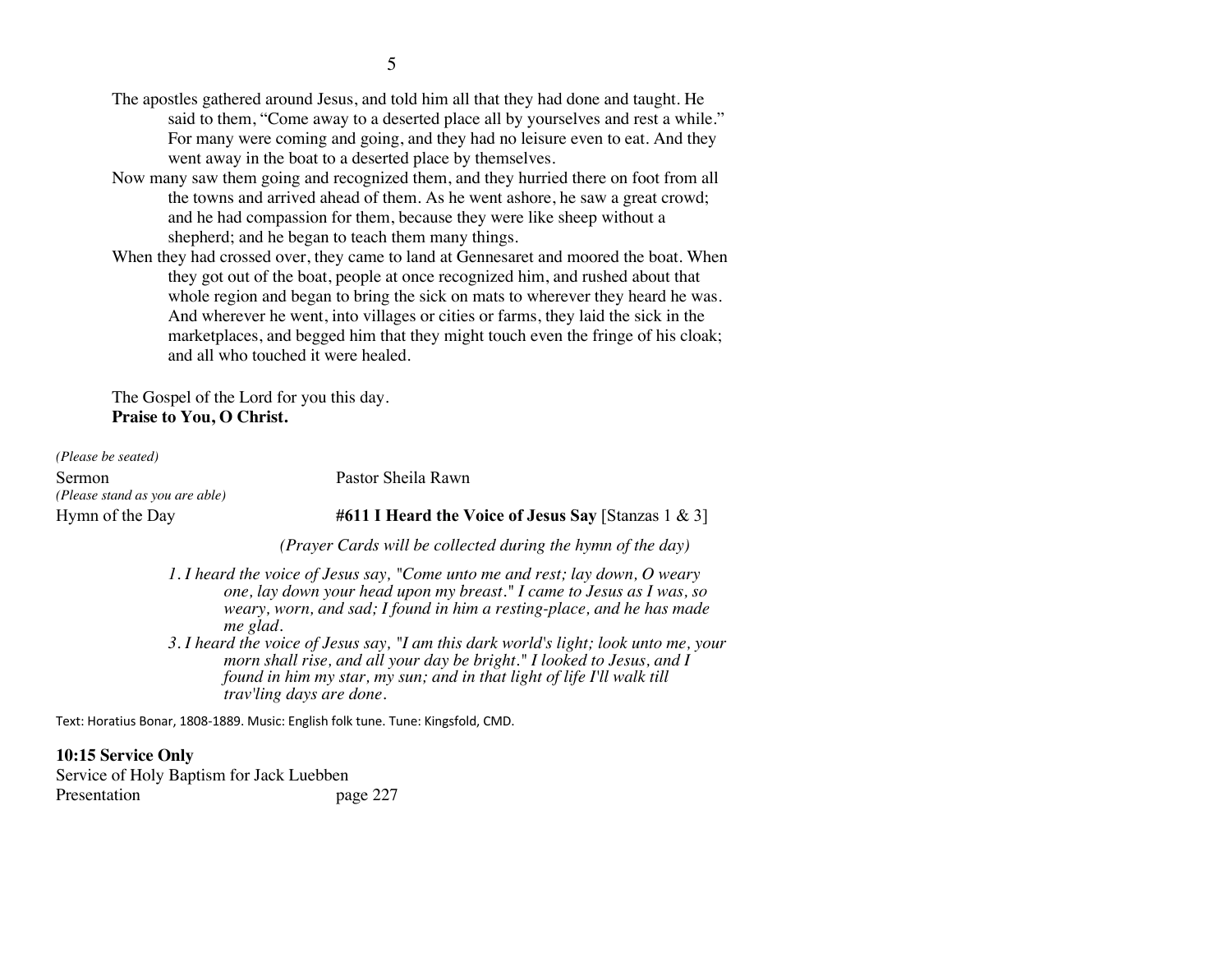*Please stand as you are able*

Profession of Faith page 227

Do you renounce the devil and all the forces that defy God? If so answer, I renounce them.

#### **I renounce them.**

Do you renounce the powers of this world that rebel against God? If so answer, I renounce them.

#### **I renounce them.**

Do you renounce the ways of sin that draw you from God? If so answer, I renounce them. **I renounce them.**

Do you believe in God the Father? **I believe in God, the Father almighty, creator of heaven and earth.**

Do you believe in Jesus Christ, the Son of God? **I believe in Jesus Christ, God's only Son, our Lord. Who was conceived by the Holy Spirit, born of the virgin Mary, suffered under Pontius Pilate, was crucified, died, and was buried; He descended to the dead. On the third day he rose again; He ascended into heaven, He is seated at the right hand of the Father, and He will come to judge the living and the dead.**

Do you believe in God the Holy Spirit? **I believe in the Holy Spirit, the holy catholic church, the communion of saints, the forgiveness of sins, the resurrection of the body and the life everlasting.**

Thanksgiving at the Font page 230 The Lord be with you. **And also with you.** Let us give thanks to the Lord our God. **It is right to give God thanks and praise.**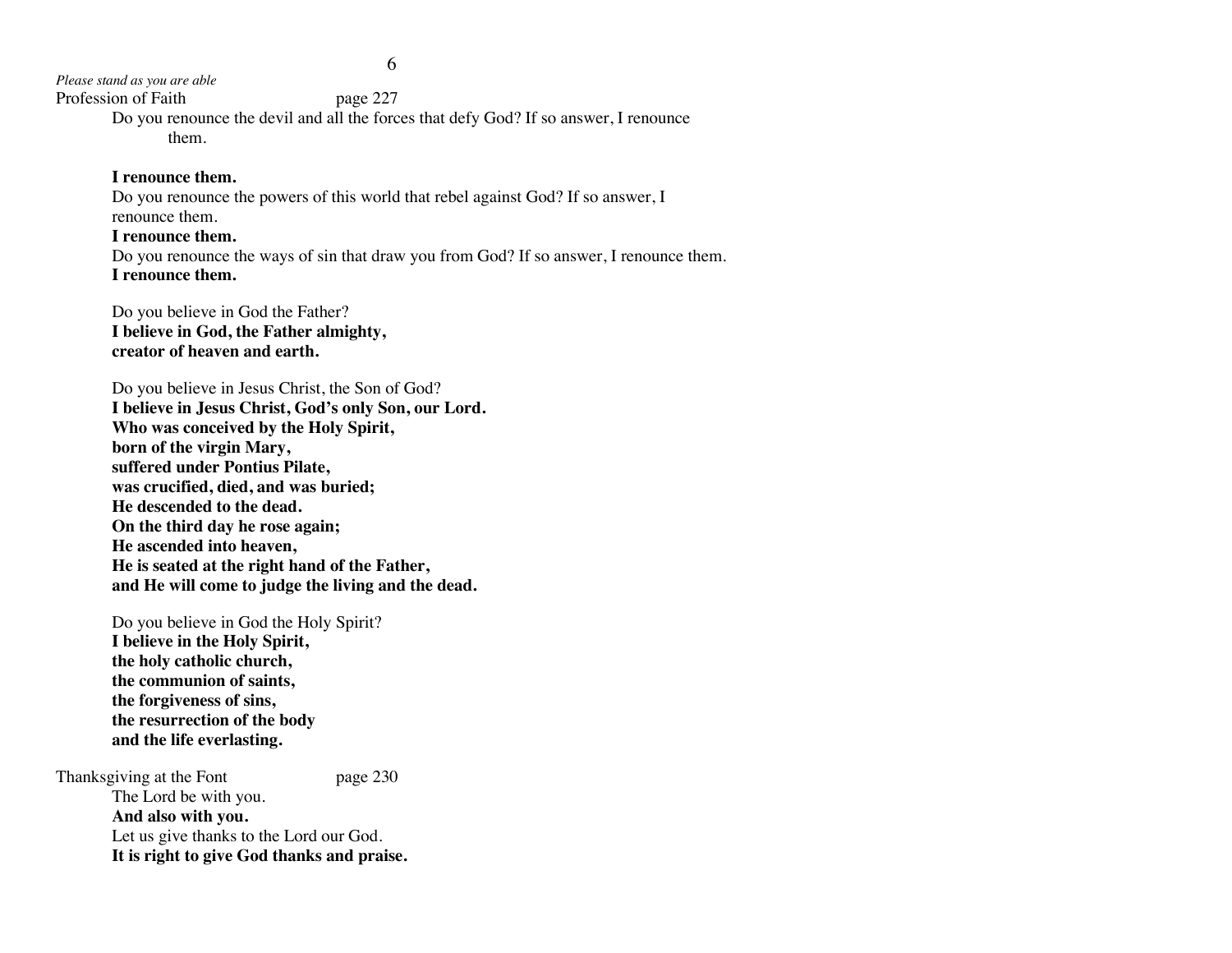#### Prayer

#### *Please be seated*

#### Baptism page 230

Jack, I baptize you in the name of the Father, and of the Son, and of the Holy Spirit. Amen.

# **You belong to Christ, in whom you have been baptized. Alleluia.**

#### Welcome page 230

Let us welcome the newly baptized.

**We welcome you into the body of Christ and into the mission we share: join us in giving thanks and praise to God and bearing God's creative and redeeming word to all the world.**

# **8:30 Service Only**

# Profession of Faith The Apostles' Creed

**I believe in God, the Father almighty, creator of heaven and earth.**

**I believe in Jesus Christ, God's only Son, our Lord,**

**who was conceived by the Holy Spirit, born of the virgin Mary, suffered under Pontius Pilate, was crucified, died, and was buried; he descended to the dead.**

**On the third day he rose again; he ascended into heaven, he is seated at the right hand of the Father, and he will come to judge the living and the dead.**

**I believe in the Holy Spirit, the holy catholic church, the communion of saints, the forgiveness of sins, the resurrection of the body, and the life everlasting.**

# **8:30 & 10:15 Services continue here**

*(Please stand as you are able)*

Rooted in Christ and sustained by the Spirit, we offer our prayers for the church, the world, and all of creation.

... Lord, in your mercy, **hear our prayer.**

We lift these and all our prayers to you, O God, confident in the promise of your saving love; through Jesus Christ our Lord.

# **Amen.**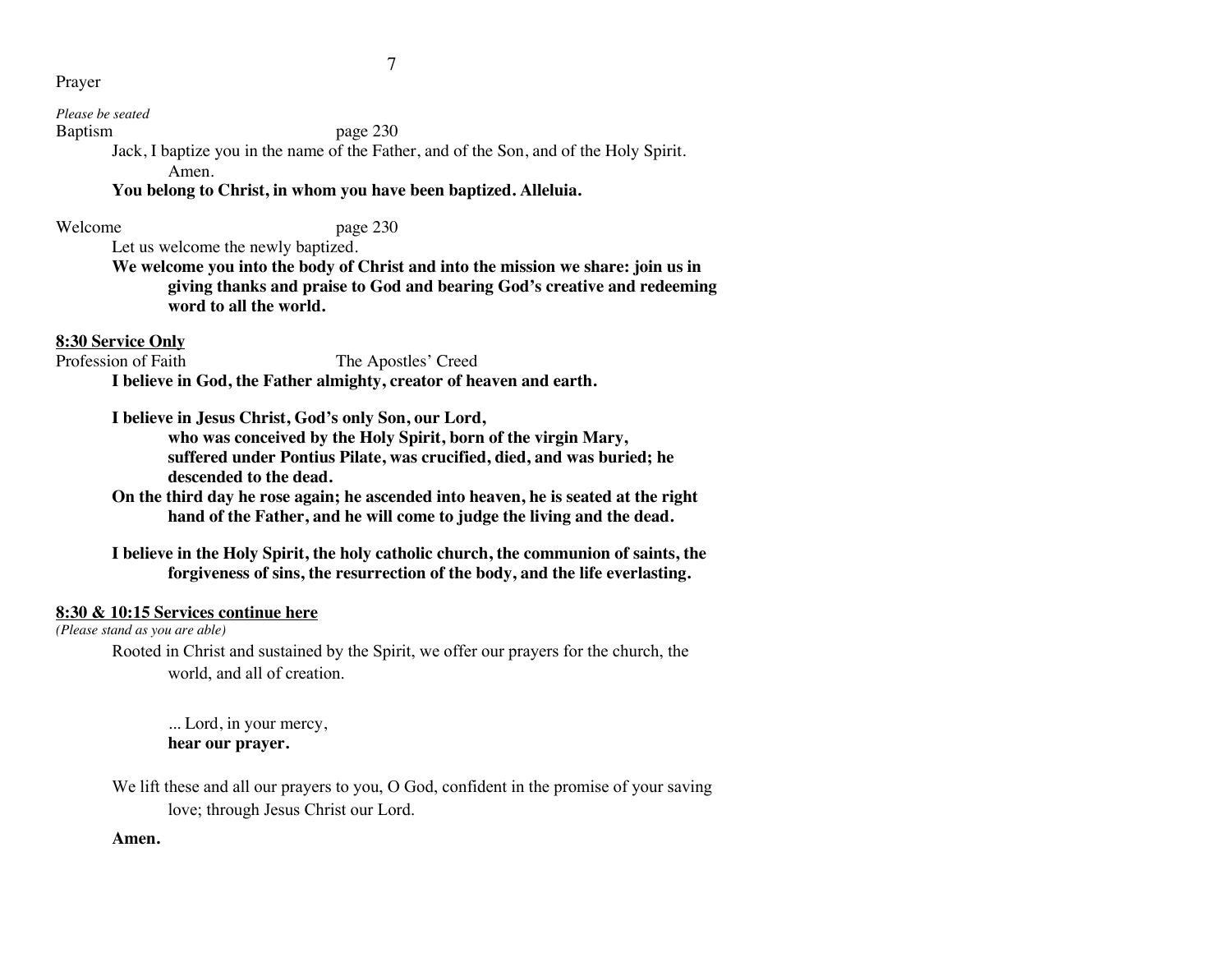Sharing the Peace of Christ The peace of the Lord be with you all.

**And also with you.**

# *Meal*

*(Please be seated)*

# Musical Offering *Blessed Assurance* arr. by Linda Lamb Linda Chadwick, Handbell Tree

© 2019 Agape (a Division of Hope Publishing Company) Carol Stream, IL 60188. International copyright secured. Podcast/Streamed/Reprinted with permission under One License A-703603. All rights reserved.

*(Please stand as you are able)*

# Offertory **#884 Praise God, from Whom All Blessings Flow**

*Praise God, from whom all blessings flow; praise him, all creatures here below; praise him above, ye heav'nly host; praise Father, Son, and Holy Ghost. Amen.*

# Offering Prayer

Let us pray. Into our midst you have sent your Son, heavenly Father. Into your flock you have sent a Shepherd. Guide us even now even in our giving that we may know and do your will. Through Jesus Christ our Lord. **Amen.**

# Great Thanksgiving

The Lord be with you. **And also with you.** Lift up your hearts. **We lift them to the Lord.** Let us give thanks to the Lord our God. **It is right to give our thanks and praise.**

Eucharistic Prayer

Lord's Prayer

Gathered into one by the Holy Spirit, let us pray as Jesus taught us.

**Our Father in heaven, hallowed be your name,** 

**your kingdom come, your will be done,** 

**on earth as in heaven.**

**Give us today our daily bread.** 

**Forgive us our sins** 

**as we forgive those who sin against us.** 

**Save us from the time of trial and deliver us from evil.**

**For the kingdom, the power,** 

**and the glory are yours, now and forever. Amen.**